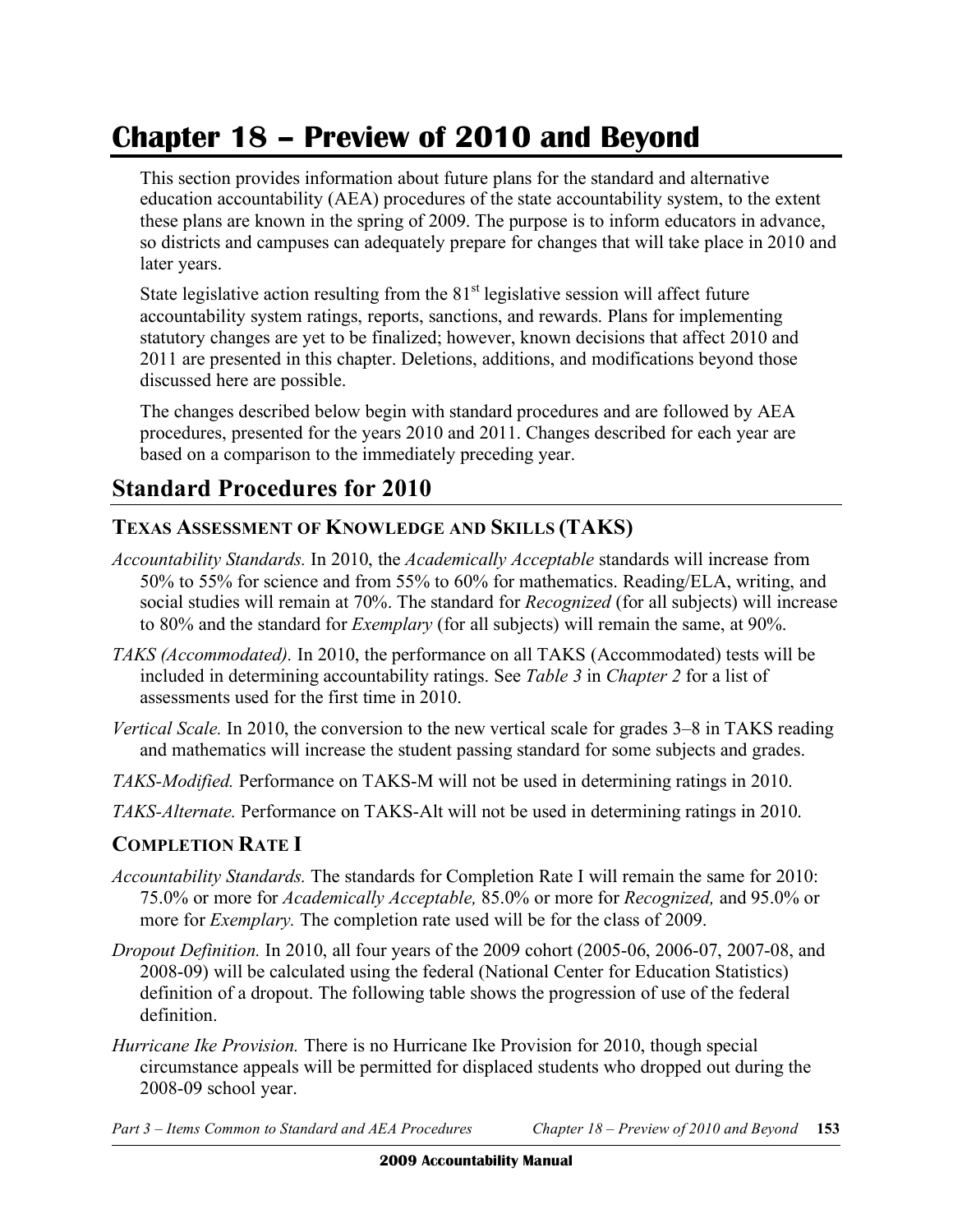*No Use of District Rate for High Schools.* The attribution of the district completion rate to a secondary campus without its own completion rate remains suspended for 2010.

|                               |      |                              |                                     | <b>Completion Rate Methodology</b> |                    |  |
|-------------------------------|------|------------------------------|-------------------------------------|------------------------------------|--------------------|--|
| <b>Accountability</b><br>Year |      | <b>Class of Cohort Years</b> | <b>Dropout</b><br><b>Definition</b> | <b>Numerator</b>                   | <b>Denominator</b> |  |
|                               |      | 2002-03                      | TEA                                 |                                    | Graduates+         |  |
| 2007                          | 2006 | 2003-04                      | TEA                                 | Graduates +                        | Continuers+        |  |
|                               |      | 2004-05                      | TEA                                 | Continuers                         | GED Recipients+    |  |
|                               |      | 2005-06                      | <b>NCES</b>                         |                                    | <b>Dropouts</b>    |  |
|                               |      | 2003-04                      | <b>TEA</b>                          |                                    | Graduates+         |  |
| 2008                          | 2007 | 2004-05                      | <b>TEA</b>                          | Graduates +                        | Continuers+        |  |
|                               |      | 2005-06                      | <b>NCES</b>                         | Continuers                         | GED Recipients+    |  |
|                               |      | 2006-07                      | <b>NCES</b>                         |                                    | <b>Dropouts</b>    |  |
|                               |      | 2004-05                      | TEA                                 |                                    | Graduates+         |  |
| 2009                          | 2008 | 2005-06                      | <b>NCES</b>                         | Graduates +                        | Continuers+        |  |
|                               |      | 2006-07                      | <b>NCES</b>                         | Continuers                         | GED Recipients+    |  |
|                               |      | 2007-08                      | <b>NCES</b>                         |                                    | <b>Dropouts</b>    |  |
|                               |      | 2005-06                      | <b>NCES</b>                         |                                    | Graduates+         |  |
| 2010                          | 2009 | 2006-07                      | <b>NCES</b>                         | Graduates +                        | Continuers+        |  |
|                               |      | 2007-08                      | <b>NCES</b>                         | Continuers                         | GED Recipients+    |  |
|                               |      | 2008-09                      | <b>NCES</b>                         |                                    | Dropouts           |  |

 *Table 25: Completion Rate Transition* 

### **ANNUAL DROPOUT RATE (GR. 7-8)**

 *Accountability Standards.* The Annual Dropout Rate standard for 2010 will increase in rigor when it decreases to less than or equal to 1.8% for all rating categories. The dropout rate used will be from the 2008-09 school year.

#### **ADDITIONAL FEATURES**

- *Texas Projection Measure.* TPM will be available for TAKS grade 8 science in 2010. The TPM feature will be reevaluated during the 2010 accountability development cycle to determine if adjustments need to be made to the criteria for its use.
- *Underreported Students.* In 2010, districts with greater than 4.0% or more than 150 underreported students will be prevented from a rating of *Exemplary* or *Recognized*. Districts with fewer than 5 underreported students will not be evaluated.
- *Required Improvement.* As with the TPM feature, use of Required Improvement will be reevaluated during the 2010 accountability development cycle.
- *Exceptions.* The Exceptions Provision will be reevaluated to determine if measures should be added or removed, if the number of exceptions for which campuses or districts are eligible needs to be adjusted, or other aspects require modifications.

#### **GOLD PERFORMANCE ACKNOWLEDGMENTS (GPA)**

- *TAKS (Accommodated).* In 2010, performance on *all* TAKS (Accommodated) subjects and grades will be used in the accountability system. The additional TAKS (Accommodated) grades and subjects will affect GPA performance on reading, writing, and mathematics *TAKS Commended* measures, and Comparable Improvement.
- *Comparable Improvement for Reading/ELA and Mathematics.* This indicator will be revisited in 2010 to determine which growth measure to use, for first possible use in 2010 or 2011.
- 154 Chapter 18 Preview of 2010 and Beyond **154** *Chapter 18 – Preview of 2010 and Beyond Part 3 – Items Common to Standard and AEA Procedures*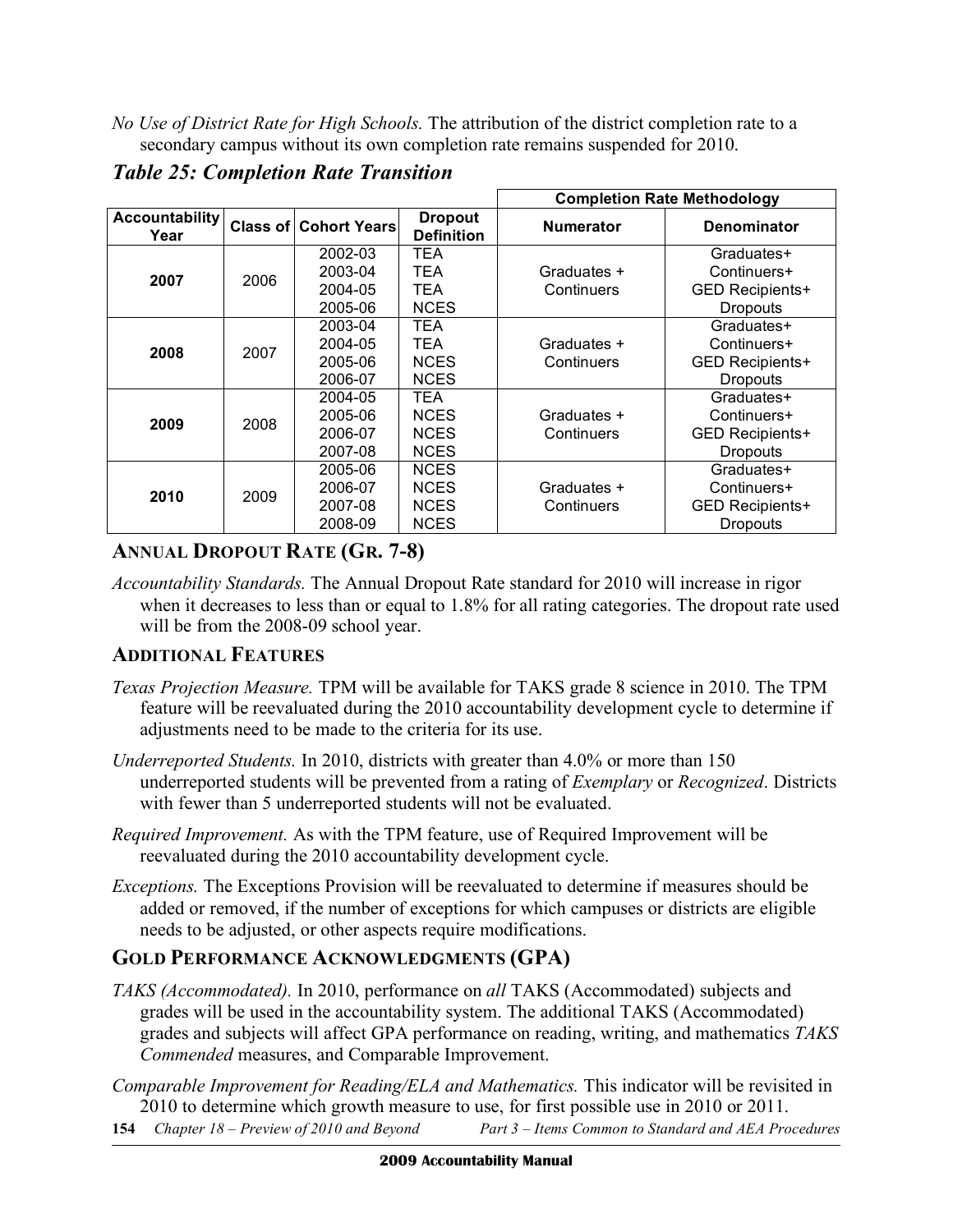*Texas Success Initiative.* The standard for both ELA and mathematics will increase to 65%.

#### **REPORT-ONLY INDICATORS**

 These indicators will not be used in determining accountability ratings in 2010, and will not be on the Accountability Data Tables released in 2010, but they will be reported in other products, such as the AEIS reports.

- *English Language Learners (ELL) Progress Measure.* Performance on this indicator will be reported again on the 2009-10 AEIS reports. It will incorporate progress made by students tested on the TELPAS reading test between the 2009 and 2010 administrations.
- *TAKS-M and TAKS-Alt.* Performance on these assessments for students with disabilities will be reported again on the 2009-10 AEIS reports.

### **AEA Procedures for 2010**

### **AEA CAMPUS REGISTRATION PROCESS**

 The AEA campus registration process will be conducted online using the Texas Education Agency Secure Environment (TEASE) Accountability website. The 2009-10 AEA campus registration process opens September 9, 2009. An email notification will be sent to all superintendents stating that alternative education campuses (AECs) rated under 2009 AEA procedures will be re-registered automatically in 2010 subject to the at-risk registration criterion.

 AECs wishing to rescind AEA registration must complete an electronic *AEA Campus Rescission Form*. AECs requesting AEA registration must complete an electronic *AEA Campus Registration Form*. AECs for which 2009 AEA registration was rescinded due to not meeting the at-risk registration criterion must submit a *2009-10 AEA Campus Registration Form* if the AEC wishes to request AEA campus registration in 2010. It is imperative that rescission and registration forms submitted via TEASE Accountability be printed and maintained locally as official documentation of AEA campus registration requests.

 The 2009-10 AEA registration process closes September 23, 2009, at 1:00 p.m. C.D.T. The AEA rescissions and registrations will not be processed after this time. When finalized, the list of 2010 registered AECs will be available on the AEA website at http://ritter.tea.state.tx.us/aea.

#### **AT-RISK REGISTRATION CRITERION**

 Each AEC must have at least 75% at-risk student enrollment or be eligible to use the Prior- Year PEIMS At-Risk Data or New Campus safeguards to remain registered and be evaluated under AEA procedures.

### **TAKS PROGRESS**

*Accountability Standard.* The TAKS Progress standard remains 50%.

- *TAKS (Accommodated).* In 2010, performance on *all* TAKS (Accommodated) subjects and grades will be used in the accountability system.
- *Vertical Scale.* In 2010, the conversion to the new vertical scale for grades 3–8 in TAKS reading and mathematics will increase the student passing standard for some subjects and grades.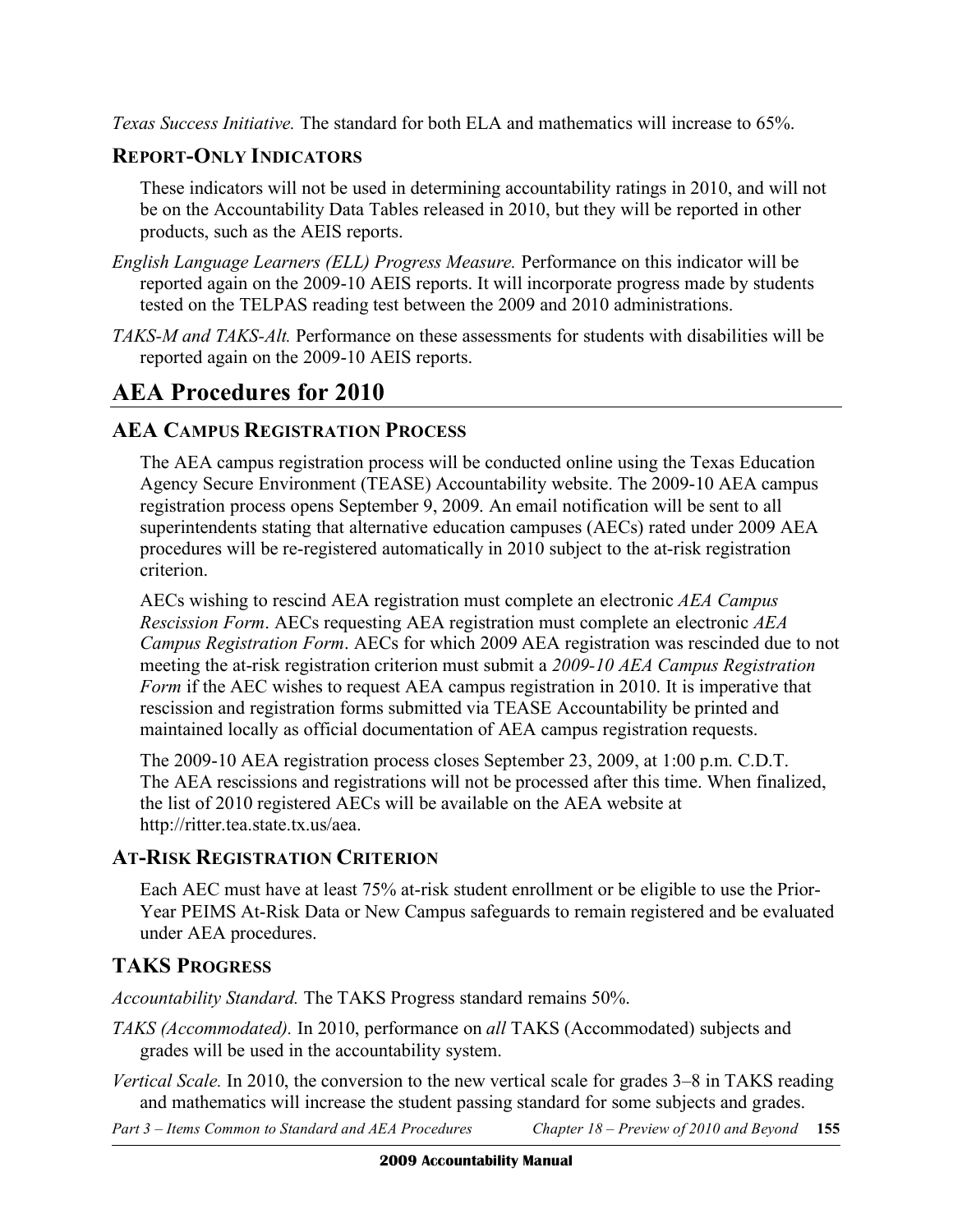### **COMPLETION RATE II**

*Accountability Standard.* The Completion Rate II standard remains 60.0%.

### **ANNUAL DROPOUT RATE (GR. 7-12)**

*Accountability Standard.* The Annual Dropout Rate standard remains 20.0%.

### **AEA GPA**

 *TAKS (Accommodated).* In 2010, performance on *all* TAKS (Accommodated) subjects and grades will be used in the accountability system. The additional TAKS (Accommodated) grades and subjects will affect GPA performance on reading, writing, and mathematics *TAKS Commended* measures.

 *Texas Success Initiative.* The standard for both subjects increases to 65%.

## **Standard Procedures for 2011**

### **TEXAS ASSESSMENT OF KNOWLEDGE AND SKILLS (TAKS)**

- *Accountability Standards.* In 2011, the *Academically Acceptable* standards will remain at 70% for reading/ELA, writing and social studies and will increase to 60% for science and 65% for mathematics. The standards for *Recognized* and *Exemplary* (for all subjects) will remain the same, at 80% and 90%, respectively.
- *TAKS-Modified.* Performance on TAKS-M will be included with TAKS performance, all subjects and grades, in determining accountability ratings in 2011.

### **COMPLETION RATE I**

- *Accountability Standards.* The standards for Completion Rate I will remain the same for 2011: 75.0% or more for *Academically Acceptable,* 85.0% or more for *Recognized,* and 95.0% or more for *Exemplary.* The completion rate used will be for the class of 2010.
- *Dropout Definition*. House Bill 3 (HB3) as passed by the 81<sup>st</sup> Texas Legislature during the 2009 Regular Session defined certain exclusions that the TEA must make when evaluating dropout and completion rates for accreditation and performance ratings. These exclusions apply beginning with the 2011-12 school year. Final decisions regarding the transition to the use of dropout exclusions are yet to be made.
- *Use of District Rate for High Schools.* The attribution of the district completion rate to a secondary campus without its own completion rate is projected to resume in 2011.

### **ANNUAL DROPOUT RATE (GR. 7-8)**

 *Accountability Standards.* The maximum annual dropout rate a school or district can have in 2011 (for the 2009-10 school year) to earn a rating other than *Academically Unacceptable*  will be 1.6%. The dropout rate used will be from the 2009-10 school year.

### **NEW INDICATORS**

- *TAKS-Alternate.* Beginning with the 2011 ratings, performance on this assessment will be incorporated into the rating system. It will be a single, separate indicator evaluated at the "All Students" level only, summed across all grades and subjects. Standards will be determined
- 156 Chapter  $18$  Preview of 2010 and Beyond **156** *Chapter 18 – Preview of 2010 and Beyond Part 3 – Items Common to Standard and AEA Procedures*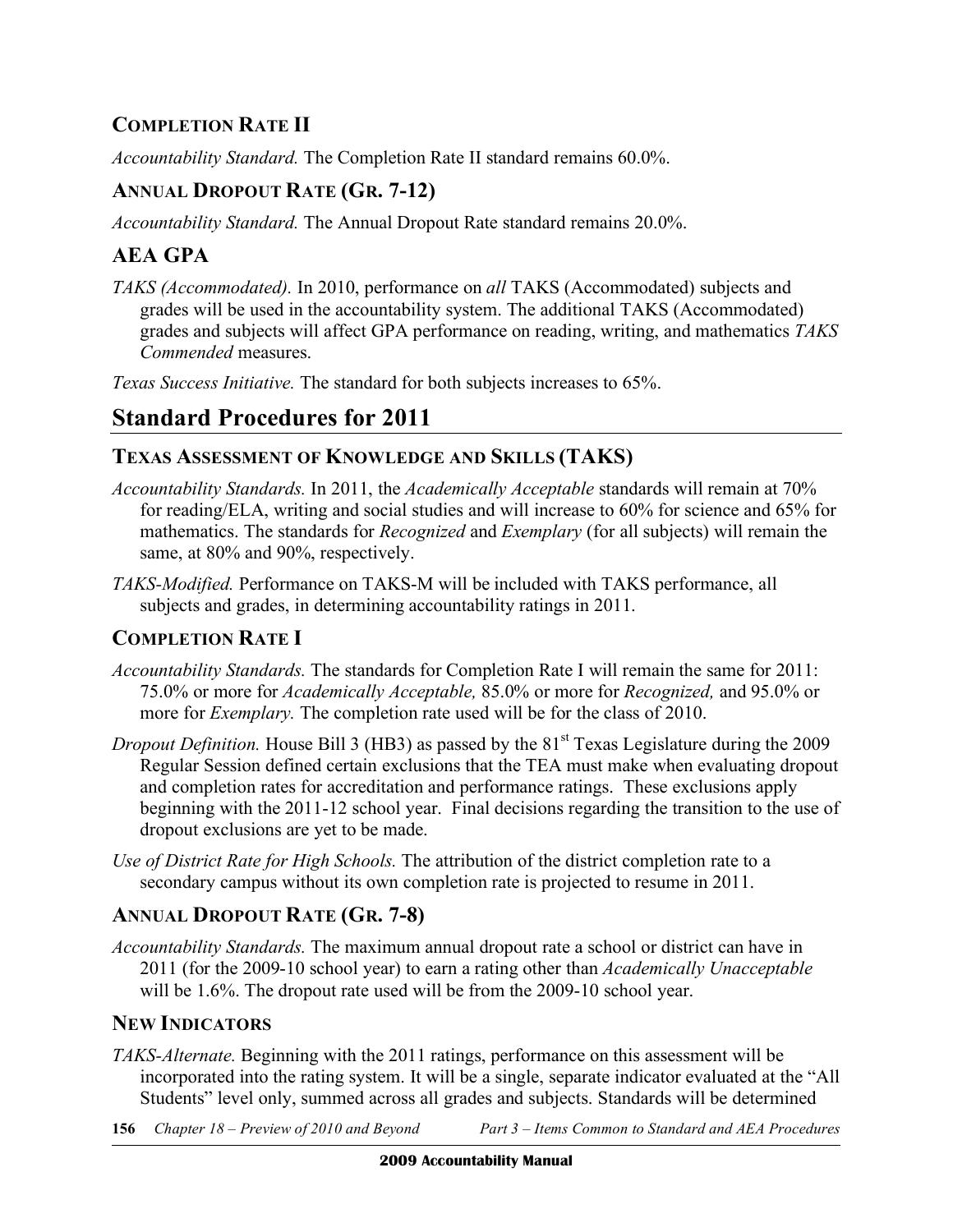during the 2010 accountability cycle. Its use will be similar to the SDAA II indicator used in 2005, 2006, and 2007.

 *English Language Learners (ELL) Progress Measure.* This new measure will be incorporated into the rating system as a separate indicator that is evaluated at the "All Students" level only, beginning with the 2011 ratings. Standards will be determined during the 2010 accountability cycle.

#### **ADDITIONAL FEATURES**

- *Underreported Students.* In 2011, districts with greater than 3.0% or more than 150 underreported students will be prevented from a rating of *Exemplary* or *Recognized*. Districts with fewer than 5 underreported students will not be evaluated. A new longitudinal indicator may be developed to replace the current underreported students indicator in the accountability ratings process, or may be added to the PBM Data Validation System.
- Texas Projection Measure, Required Improvement, and Exceptions. Use of these three additional features will be reevaluated during the annual accountability development cycle.

#### **GOLD PERFORMANCE ACKNOWLEDGMENTS (GPA)**

The standards for Gold Performance Acknowledgments in 2011 will be the same as for 2010.

#### **REPORT-ONLY INDICATORS**

Report-only indicators for 2011 are to be determined.

### **AEA Procedures for 2011**

#### **AEA CAMPUS REGISTRATION PROCESS**

 The AEA campus registration process continues to be conducted online using the TEASE Accountability website.

### **TAKS PROGRESS**

*Accountability Standard.* The TAKS Progress standard for 2011 has not been determined.

#### **COMPLETION RATE II**

*Accountability Standard.* The Completion Rate II standard for 2011 has not been determined.

### **ANNUAL DROPOUT RATE (GR. 7-12)**

*Accountability Standard.* The Annual Dropout Rate standard for 2011 has not been determined.

#### **AEA GPA**

No changes are scheduled for AEA GPA indicators or standards for 2011.

### **Standard and AEA Procedures for 2012 and Beyond**

 A new state accountability system—based on new legislative requirements—will be developed, to be implemented in 2013. There will be no ratings issued for 2012.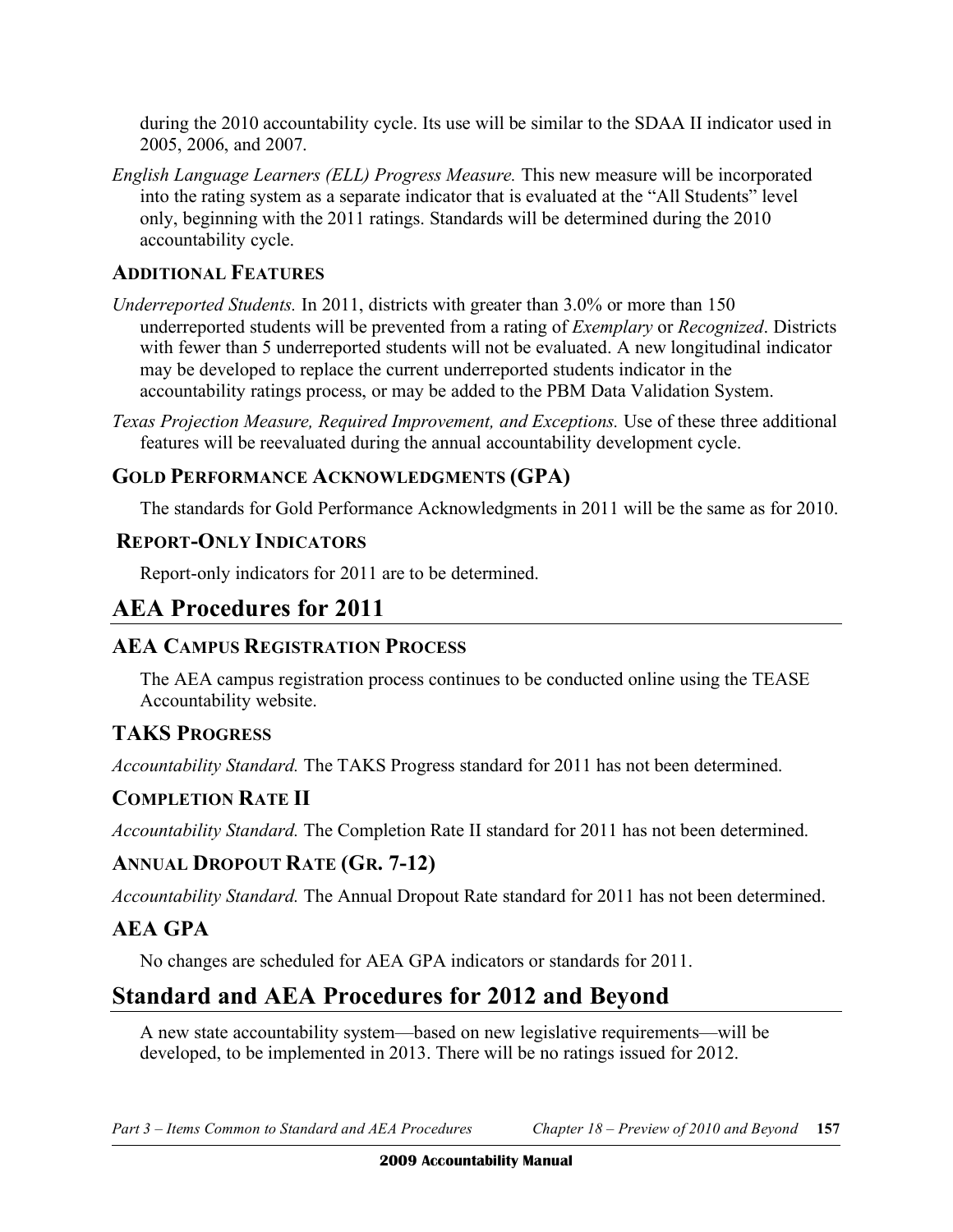### **Overview 2009 – 2011**

 The phase-in schedule for the accountability standards will be reevaluated annually; any changes will be announced with as much advance notice as possible. In the tables that follow, all known changes are shown. Changes from the previous year are indicated in bold.

|                                                              | 2009                                                                 | 2010*                                                        | 2011**                                        | 2012                                                         |
|--------------------------------------------------------------|----------------------------------------------------------------------|--------------------------------------------------------------|-----------------------------------------------|--------------------------------------------------------------|
| <b>TAKS Standards</b>                                        |                                                                      |                                                              |                                               |                                                              |
| <b>Exemplary</b>                                             | $\geq 90\%$                                                          | $\geq 90\%$                                                  | $\geq 90\%$                                   |                                                              |
| Recognized                                                   | $\geq 75\%$                                                          | $\geq 80\%$                                                  | $\geq 80\%$                                   |                                                              |
| <b>Academically Acceptable</b>                               |                                                                      |                                                              |                                               |                                                              |
| Reading/ELA                                                  | $\geq 70\%$                                                          | $\geq 70\%$                                                  | $\geq 70\%$                                   |                                                              |
| Writing, Social Studies                                      | $\geq 70\%$                                                          | $\geq 70\%$                                                  | $\geq 70\%$                                   |                                                              |
| <b>Mathematics</b>                                           | $\geq 55\%$                                                          | $\geq 60\%$                                                  | $\geq 65\%$                                   |                                                              |
| Science                                                      | $\geq 50\%$                                                          | $\geq 55\%$                                                  | $\geq 60\%$                                   |                                                              |
| TAKS (Accommodated)<br>(Same standards as TAKS)              | Sci. (5, 8, 10, 11);<br>Soc. St. (8, 10, 11);<br>ELA (11); Math (11) | All grades<br>and subjects                                   | All grades<br>and subjects                    | New Accountability System will be in place beginning in 2013 |
| TAKS-M<br>(Same standards as TAKS)                           | N/A                                                                  | N/A                                                          | All grades and<br>subjects                    |                                                              |
| TAKS – Alt                                                   | N/A                                                                  | N/A                                                          | All grades and<br>subjects***                 |                                                              |
| <b>Completion Rate I (Grade 9-12) Standards</b>              |                                                                      |                                                              |                                               |                                                              |
|                                                              | Class of 2008<br>$(9^{th}$ grade 04-05)                              | Class of 2009<br>$(9^{th}$ grade 05-06)                      | Class of 2010<br>$(9th \text{ grade } 06-07)$ |                                                              |
| <b>Exemplary</b>                                             | $\geq 95.0\%$                                                        | $\geq 95.0\%$                                                | $\geq 95.0\%$                                 |                                                              |
| Recognized                                                   | $\geq 85.0\%$                                                        | $\geq 85.0\%$                                                | $\geq 85.0\%$                                 |                                                              |
| <b>Academically Acceptable</b>                               | $\geq 75.0\%$                                                        | $\geq 75.0\%$                                                | $\geq 75.0\%$                                 |                                                              |
| <b>Dropout Definition</b>                                    | State Def. 1 yr,<br><b>NCES Def. 3 yrs</b>                           | <b>NCES Definition</b><br>all 4 years                        | TBD****                                       |                                                              |
| <b>Annual Dropout Rate (Grade 7-8) Standards</b>             |                                                                      |                                                              |                                               |                                                              |
|                                                              | from 2007-08                                                         | from 2008-09                                                 | from 2009-10                                  |                                                              |
| Exemplary, Recognized, and<br><b>Academically Acceptable</b> | $\leq 2.0\%$                                                         | ≤ 1.8%                                                       | ≤ 1.6%                                        |                                                              |
| <b>Dropout Definition</b>                                    | <b>NCES Definition</b>                                               | <b>NCES Definition</b>                                       | <b>TBD****</b>                                |                                                              |
| <b>Additional Features</b>                                   |                                                                      |                                                              |                                               |                                                              |
| <b>Required Improvement</b>                                  | Use                                                                  | Use                                                          | Use                                           |                                                              |
| <b>Texas Projection Measure</b>                              | <b>Use</b>                                                           | Use                                                          | Use                                           |                                                              |
| <b>Exceptions</b>                                            | Use                                                                  | Use                                                          | Use                                           |                                                              |
| <b>Underreported Students</b>                                |                                                                      | ≤ 150 and ≤ 5.0% $\leq$ 150 and ≤ 4.0% $\leq$ 150 and ≤ 3.0% |                                               |                                                              |

 *Table 26: Standards through 2011 – Standard Procedures* 

 *\* Details about the 2010 accountability standards are presented in* Chapter 17 – Accountability Standards for 2010.

 *\*\* Standards for 2011 will be reviewed in 2010 and are subject to change.*

 *\*\*\* TAKS-Alt will be a separate indicator in 2011. Performance will be summed across all grades and subjects, evaluated for All Students only.* 

 *\*\*\*\*Plans for transitioning to the use of dropout exclusions that align with HB3 are yet to be determined*.

Chapter 18 – Preview of 2010 and Beyond

**158** *Chapter 18 – Preview of 2010 and Beyond Part 3 – Items Common to Standard and AEA Procedures*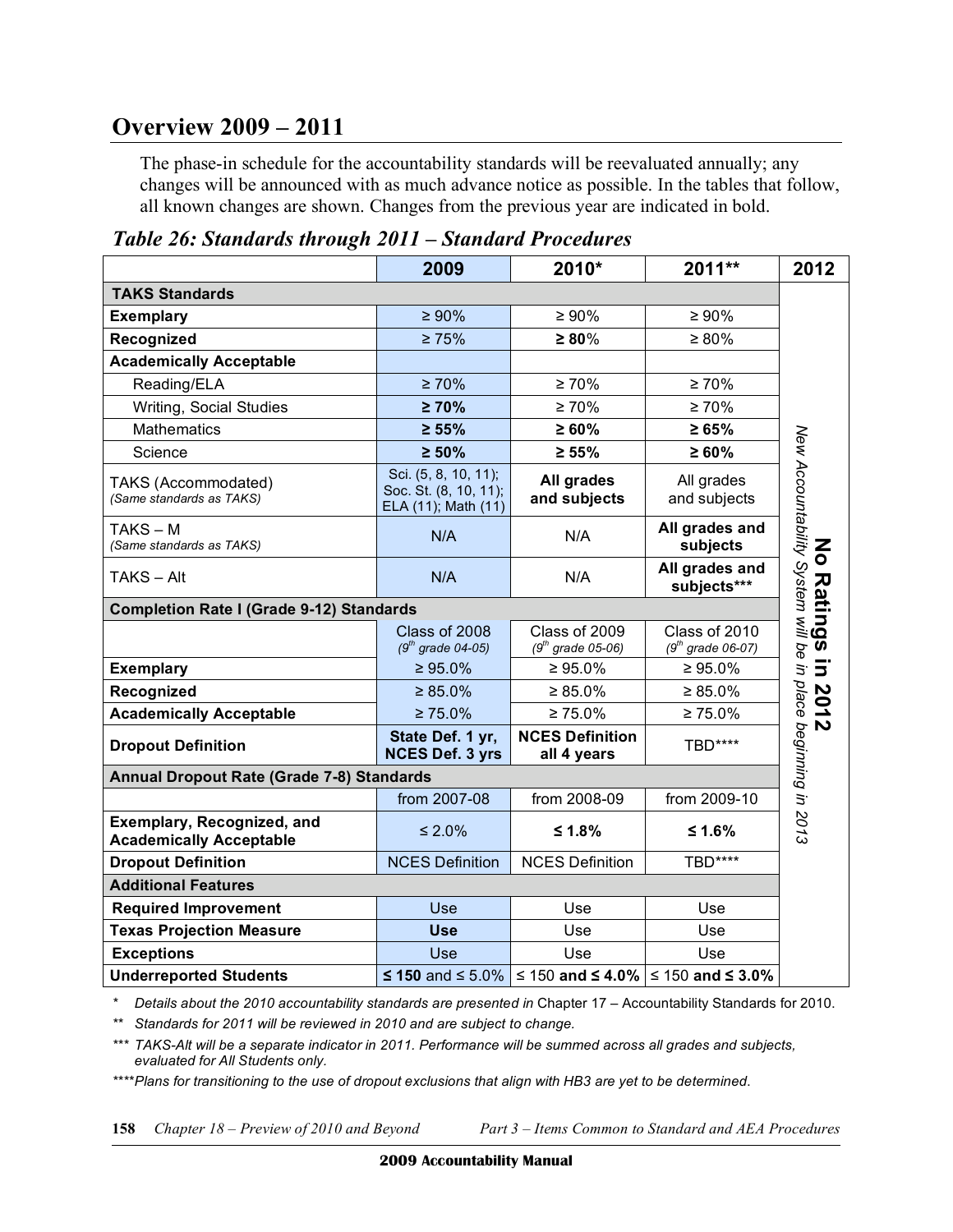|                                                 | 2009                                             | 2010*                                   | $2011**$                                      | 2012                                 |  |  |  |
|-------------------------------------------------|--------------------------------------------------|-----------------------------------------|-----------------------------------------------|--------------------------------------|--|--|--|
| <b>TAKS Progress Standard</b>                   |                                                  |                                         |                                               |                                      |  |  |  |
| <b>AEA: Academically Acceptable</b>             | $\geq 50\%$                                      | $\geq 50\%$                             | <b>TBD</b>                                    |                                      |  |  |  |
| <b>Completion Rate II (Grade 9-12) Standard</b> |                                                  |                                         |                                               |                                      |  |  |  |
| <b>Year of Data</b>                             | Class of 2008<br>(9 <sup>th</sup> grade 04-05)   | Class of 2009<br>$(9^{th}$ grade 05-06) | Class of 2010<br>$(9th \text{ grade } 06-07)$ | New Accountability System will be in |  |  |  |
| <b>AEA: Academically Acceptable</b>             | $\geq 60.0\%$                                    | $\geq 60.0\%$                           | <b>TBD</b>                                    | Z                                    |  |  |  |
| <b>Completer II Definition</b>                  | Graduates + Continuing Students + GED Recipients | $\bullet$                               |                                               |                                      |  |  |  |
| <b>Dropout Definition</b>                       | <b>Phase in NCES</b><br><b>Definition</b>        | <b>NCES</b><br><b>Definition</b>        | TBD***                                        | Rati                                 |  |  |  |
| Annual Dropout Rate (Grade 7-12) Standard       |                                                  |                                         |                                               | ھ<br>ഗ                               |  |  |  |
| <b>Year of Data</b>                             | 2007-08                                          | 2008-09                                 | 2009-10                                       | $\overline{\mathbf{5}}$              |  |  |  |
| <b>AEA: Academically Acceptable</b>             | ≤ 20.0%                                          | $\leq 20.0\%$                           | <b>TBD</b>                                    | 201                                  |  |  |  |
| <b>Dropout Definition</b>                       |                                                  | NCES Definition (See Appendix I)        | TBD***                                        | $\mathbf{v}$                         |  |  |  |
| <b>Additional Features</b>                      | place beginning in 2013                          |                                         |                                               |                                      |  |  |  |
| <b>Texas Projection Measure</b>                 | See Chapter 10 and Appendix E                    |                                         |                                               |                                      |  |  |  |
| <b>Required Improvement</b>                     | See Chapter 11                                   |                                         |                                               |                                      |  |  |  |
| Use of District At-Risk Data                    |                                                  | See Chapter 11                          |                                               |                                      |  |  |  |
| <b>At-Risk Registration Criterion</b>           | $\geq 75\%$                                      | $\geq 75\%$                             | $\geq 75\%$                                   |                                      |  |  |  |

#### *Table 27: Standards through 2011 – AEA Procedures*

 *\* Details about the 2010 accountability standards are presented in* Chapter 17 – Accountability Standards for 2010.

 *\*\* Standards for 2011 will be set in 2010.*

 *\*\*\* Plans for transitioning to the use of dropout exclusions that align with HB3 are yet to be determined*.